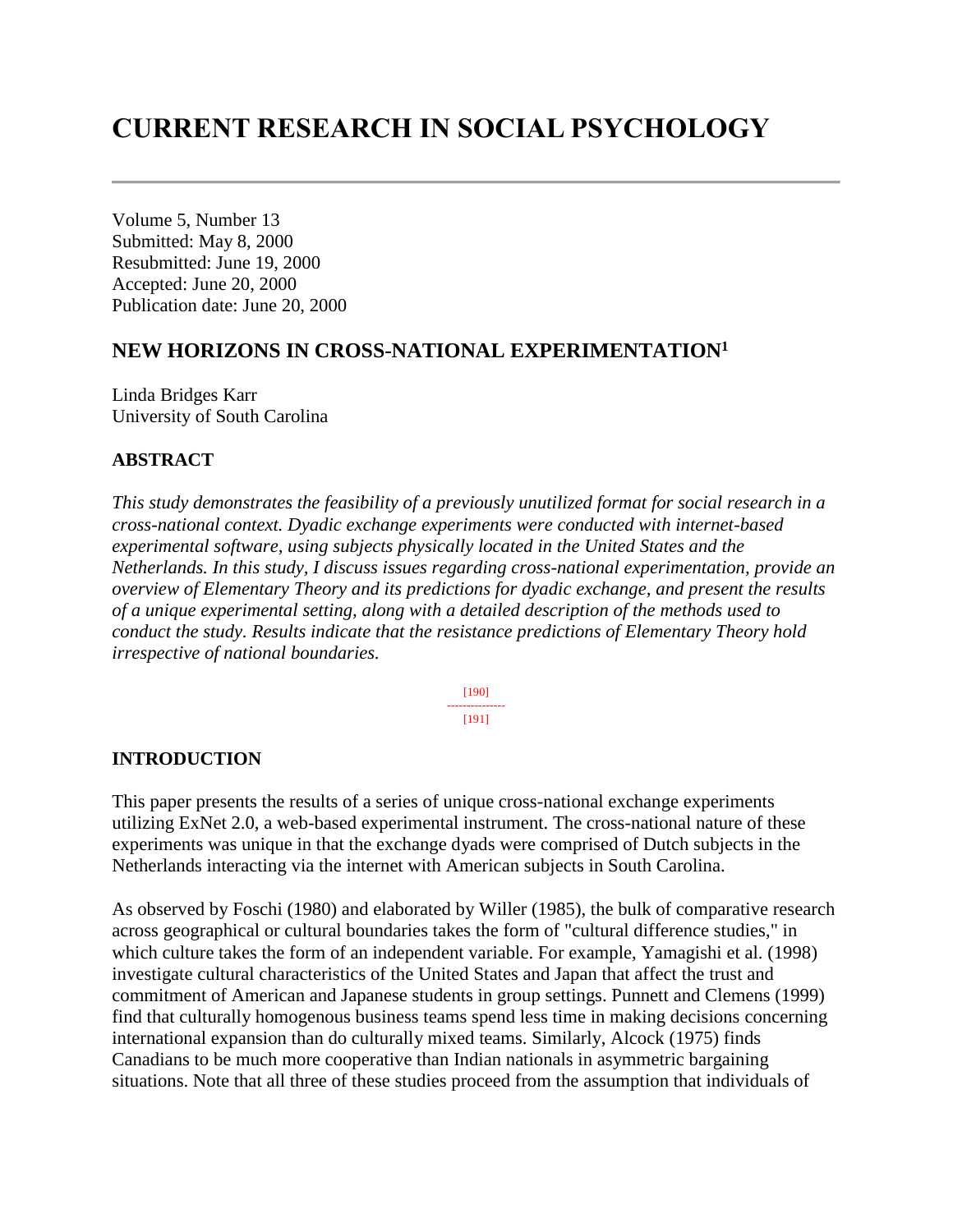differing nationalities possess different cultural characteristics that affect their behavior in certain social situations.

In contrast to cultural difference experiments, cross-national replications seek to test the universality of existing theory. According to Willer and Szmatka (1993) "experiments are the best tests of theory and … theory is the best design for experiments" (p. 38). Theoretical predictions should be universal – because they "should hold independent from particulars of time and place" (p. 39). Cross-national replication of experimental studies is a strategy for strengthening a claim to universality, if an experimental design produces the same results over repeated tests in a variety of settings.

The goals of this paper are two-fold. The paper seeks to increase the universality of Elementary Theory. It also explores a new experimental setting for cross-national research, taking advantage of recent developments in web-based experimental software. It begins with a discussion of crossnational experimental research, emphasizing the type of cross-national comparisons made and the location in which the experiments are conducted. I then discuss basic concepts of Elementary Theory, which were used to derive predictions for the outcome of these experiments. Presentation and discussion of results follow a detailed description of the methods used to conduct the first series of cross-national interaction experiments.

> [191] --------------- [192]

## **CROSS-NATIONAL RESEARCH**

Diverse notions exist among social scientists concerning the rationale for, and implications of, cross-national or cross-cultural research, and about the methods through which such research is most appropriately undertaken. Only a small proportion of cross-national studies involve experimental methods, yet the diversity among those studies is still great (Foschi and Hales, 1979, Foschi, 1980; Willer and Szmatka, 1993). Willer and Szmatka (1993) distinguish between two basic approaches to cross-national experimentation: "cultural difference experiments" and "cross-national replications" (Willer and Szmatka, 1993 p. 40). Cultural difference experiments" use cultural differences as operationalizations of independent variables, while "cross-national replications" use variations in culture "to test for the generality and robustness of a theory" (Willer and Szmatka, 1993 p. 40).

Implicit in all cross-national research is the assumption that different social settings may involve differences that could, in some way, influence the behaviors of experimental subjects. Crosscultural replication of experiments allows researchers to reproduce the abstract features of earlier studies, while varying specific features of the research setting. According to Foschi (1980), this allows experimental evidence in support of, or contrary to, a theory to stand on its own, without being limited to specific features of one culture or another. The goal is to determine if the same results will obtain in different settings.

Different results produced by conducting the same experiment in different cultural contexts have a potentially negative impact on a theory, suggesting that is limited to particular characteristics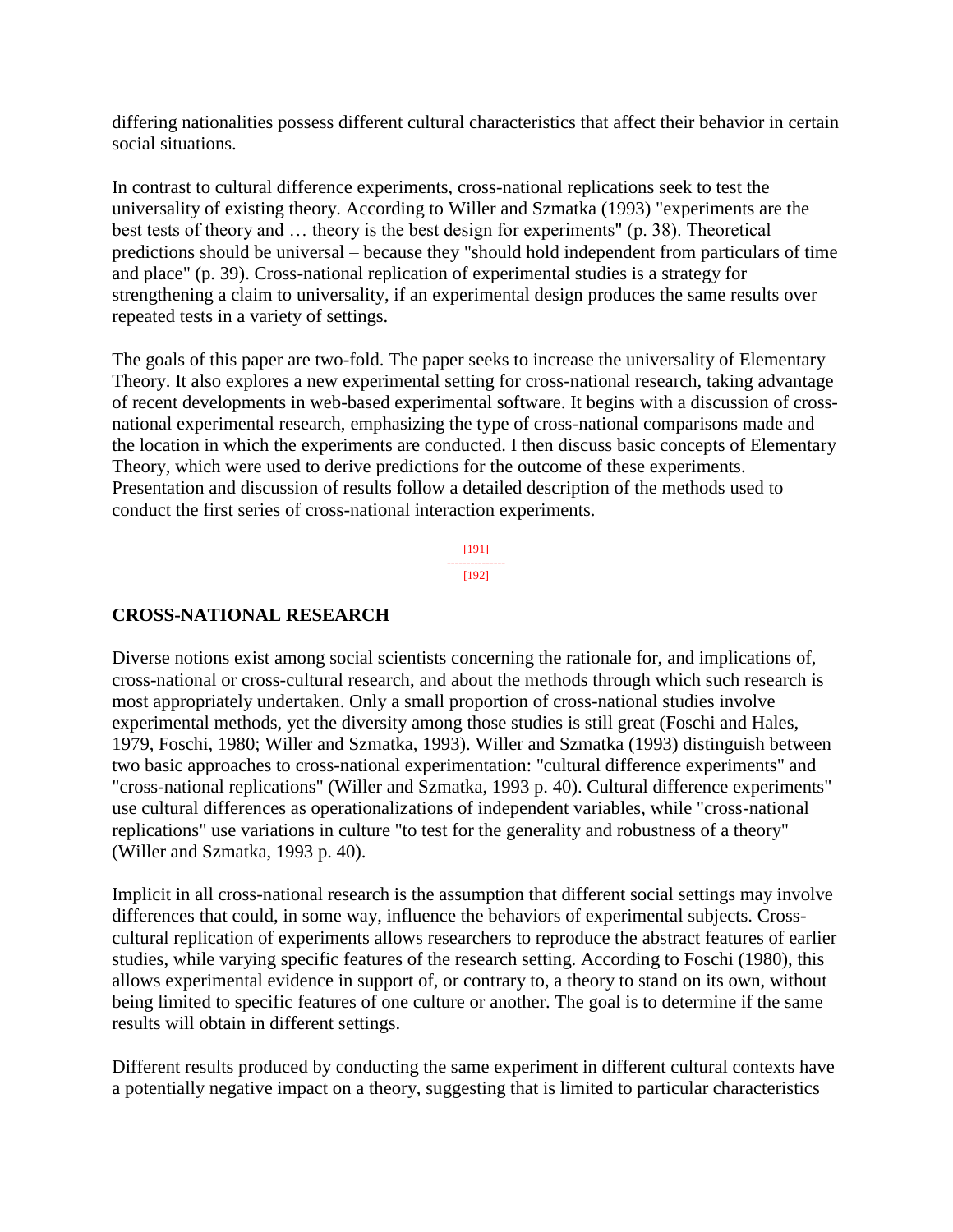of time or place. To be sure, differing results may occur due to any number of factors, including inadequate experimental design, misinterpretation of instructions and technological difficulties. The point here is that, given the range of variation that can occur across different experimental settings, similar results could not be expected to occur at all, but for the existence of a strong theory.



Willer and Szmatka (1993) argue that cross-national replication can help to mitigate certain threats to internal validity that are common to highly controlled laboratory experiments. First, by generating similar results across highly contrasting settings, such research decreases the likelihood that results obtained in one setting were due to specific characteristics unique to a single population. Second, the threat of interactions between the phenomena being tested and particular characteristics not addressed in the theory is reduced by demonstrating that conditions produced in the laboratory produce the same results, regardless of contrasting social conditions outside of the laboratory. Even greater insurance against the above-mentioned threats to validity would be provided if the experimental setting allowed interactions among subjects drawn from contrasting social environments.

#### **Cross-National Experimental Studies**

The design of cross-national experimental studies presents a number of challenges, particularly with regard to the location in which they are to be conducted and the type of comparison to be made. By location, I refer to whether the experiment was conducted at a single site or multiple sites. By "type of comparison," I refer to the manner in which cultural differences are incorporated into the experimental design. Some studies compare results from a number of experiments, each conducted using subjects drawn from a single national or cultural population. Others compare behavioral outcomes of subjects drawn from different national or cultural populations interacting in the same experimental session.

Cross-national experiments conducted at a single site allow models to be tested using groups of varying composition. For example, P. Willer (1985) examined differences in the bargaining patterns of U.S. citizens and Arab nationals residing in the United States. Results of U.S.-only dyads were compared to results from Arab-only dyads, as well as to dyads consisting of one U.S. and one Arab subject. Although prevailing stereotypes would suggest that Americans and Arabs take quite different approaches to negotiation and exchange, very little variation was found among the outcomes of the pairings. These results suggest that the dyad is an inherently equal structure, regardless of the cultural backgrounds of experimental subjects.

> [193] --------------- [194]

One problem with conducting cross-national experiments in a single location is that some subjects act within their own cultural environment while others are "foreigners." When Americans enter into negotiation with Arabs and the negotiations take place in the United States, we cannot know the extent to which the bargaining behavior of Arab subjects is influenced by the adaptations they have made. For cultural difference experiments, this poses serious problems,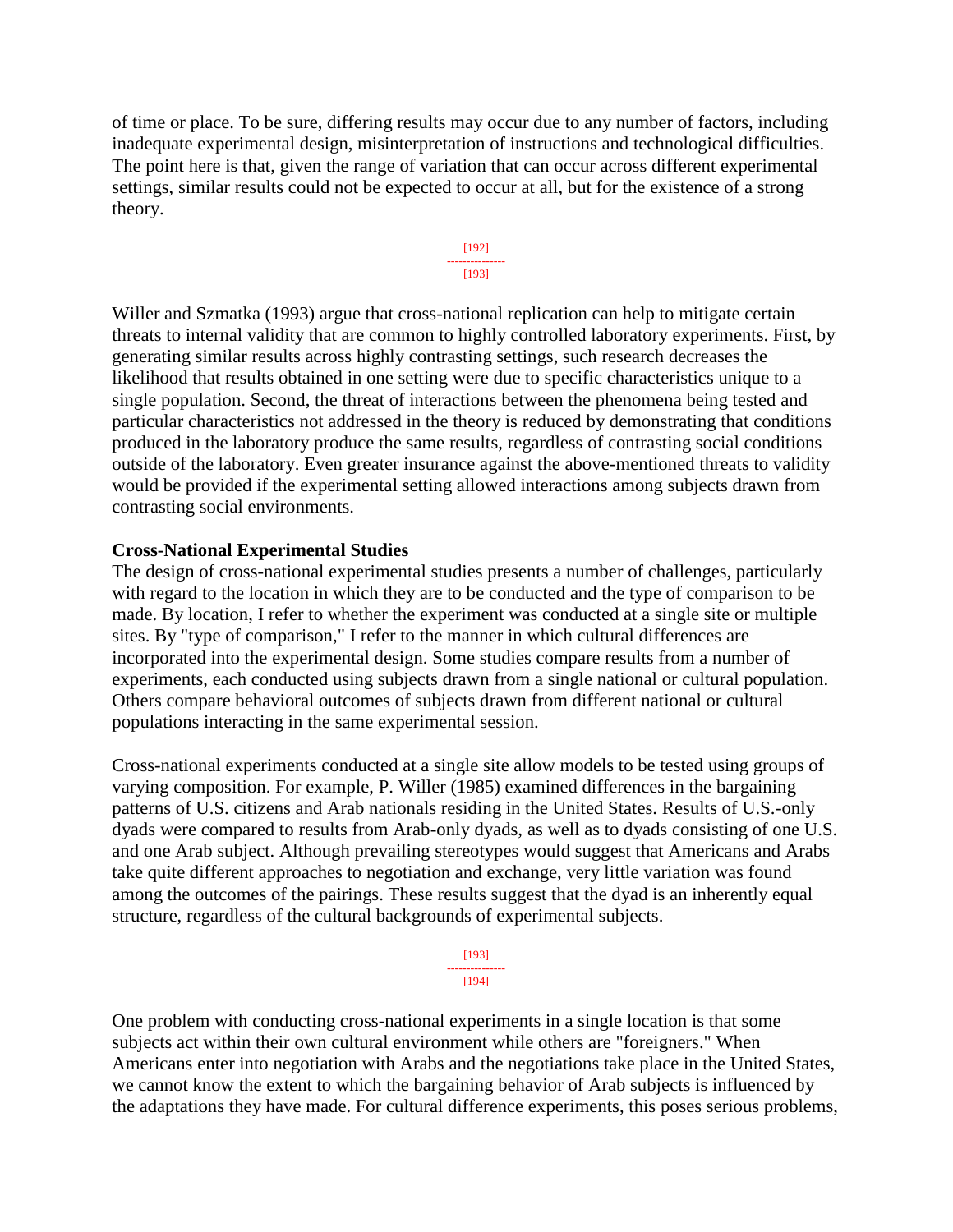due to the previously mentioned threats of correlated bias. For cross-national replications, the problem lies more in the fact that the results may still be peculiar to a particular location, thus lending weaker support to claims of universality.

Most cross-national experiments compare outcomes of different groups tested at different places. Willer and Szmatka (1993) found no significant difference in the exchange outcomes realized by subjects in the United States as compared with subjects in Poland. Roth et al. (1991) found similar ultimatum and market negotiating outcomes among Israeli, Yugoslavian, US and Japanese subjects. Lin et al. (1991) found that U.S. and Chinese subjects arrived at nearly identical resource distributions. In all three cases, the similarity of results suggests that the many differences existing among societies had little or no effect on the behavioral outcomes of subjects in the experimental settings.

When experiments are conducted in several national settings, subjects interact only with other subjects of their own nationality – Poles engage in exchange with other Poles, Israelis offer ultimata to other Israelis, Chinese managers allocate resources among groups of Chinese workers. While the similarity of outcomes strongly suggests that nationally different groups of subjects arrive at the same results, it does not show that the manner in which they arrived there is also the same. We cannot know if the Polish subjects approach negotiation in the same way as do U.S. subjects, nor can we know what would happen when an Israeli considers the ultimatum offer of a Yugoslavian.

## **Technology and Laboratory Experimentation**<sup>2</sup>

Advances in technology have perhaps had no more profound impact on any social scientific methodology than on laboratory experimentation. In fact, it could be said that experimentation has developed apace with the computer revolution, taking advantage of the most current developments in information technology. The "technology" employed in laboratory experiments refers to the physical conditions and information of the laboratory setting, the method of communications employed during experiments, and the media of exchange and interaction among subjects.

> [194] --------------- [195]

Early theory-based experiments depended in large part on the physical preparation of laboratory spaces. Lines of interaction were defined by seating arrangements and physical barriers such as room dividers and cardboard screens. Transactions among subjects took the form of the physical exchange of such tangible objects as poker chips, with the timing of rounds measured by stopwatches, egg timers, and the like. Experimenter instructions and communications among subjects were accomplished directly through normal conversation, paper and pencil messaging, and simple intercom or "light and buzzer" systems. Because of the relatively low cost and facility requirements of such "low tech" settings, experimentation grew rapidly as a research methodology. Still, this technology offered its practitioners less than optimal levels of control and replicability.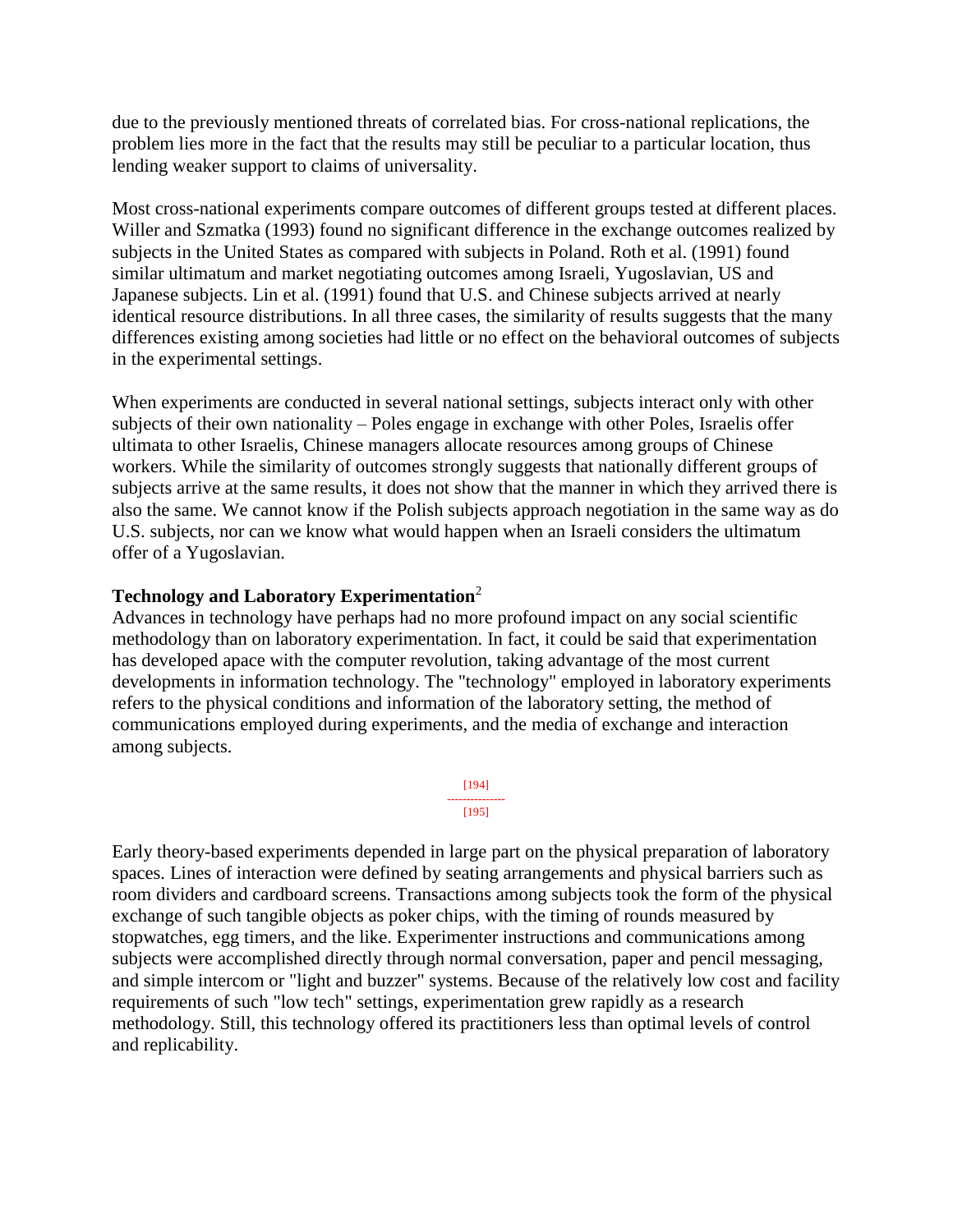The advent of the personal computer allowed a substantial advance in the ability of researchers to design highly controlled experimental settings that could be faithfully reproduced time and again. Due to the development of systems of networked computers and specially designed software, dedicated social science laboratories came to depend less upon actual physical arrangements. Greater consistency in experimenter instruction was achieved by writing the instructions directly into the experimental software, to be displayed for subjects to read on their screens. Greater control over subject interactions was accomplished by allowing the physical separation of subjects connected by systems of electronic communication.

Unfortunately, enhanced control and replicability came at the price of decreased accessibility, and the number of experimental researchers declined considerably. According to Willer et al. (2000), only about eight electronic laboratories are currently employed by experimental sociologists in the United States. While somewhat more common among experimental economists, the inaccessibility of technologically advanced laboratory facilities has seriously slowed all experimental research, including the progress of cross-cultural and cross-national research (Willer et al., 2000, p. 4).

In recent years, it has been suggested that the internet will allow greater flexibility and renewed accessibility of laboratory methods to social scientists. Some experimental researchers have already begun to design and use internet-based software. The current study is the first to make use of internet technology to conduct a series of multi-local, multiple pool experiments in a cross-national context.

> [195] --------------- [196]

#### **THEORY**

The Elementary Theory of Social Structure investigates, predicts, and explains the effects of structure on the behavior of actors in social relations (Willer and Anderson, 1981; Willer and Markovsky, 1993; Willer, 1999). The motives of actors involved in exchange are mixed, for both actors have an interest in completing an exchange, but each actor also has an interest in seeking the best possible payoff at the expense of the other. That is to say that actors are motivated by the desire to gain the best possible outcome  $(P_{max})$  while avoiding the worst possible outcome  $(P_{con})$ . The worst possible outcome is that which will occur at the point of confrontation, at which point no exchange takes place. The interest of A in obtaining the best payoff is defined as  $P_{Amax} - P_A$ , and the interest of actor A in avoiding the worst possible payoff is defined as  $P_A$  -  $P_{Acon}$ . A's resistance to an offer can then be the ratio of the former to the latter.

$$
R_A = \frac{P_{Amax} - P_A}{P_A - P_{Acon}}
$$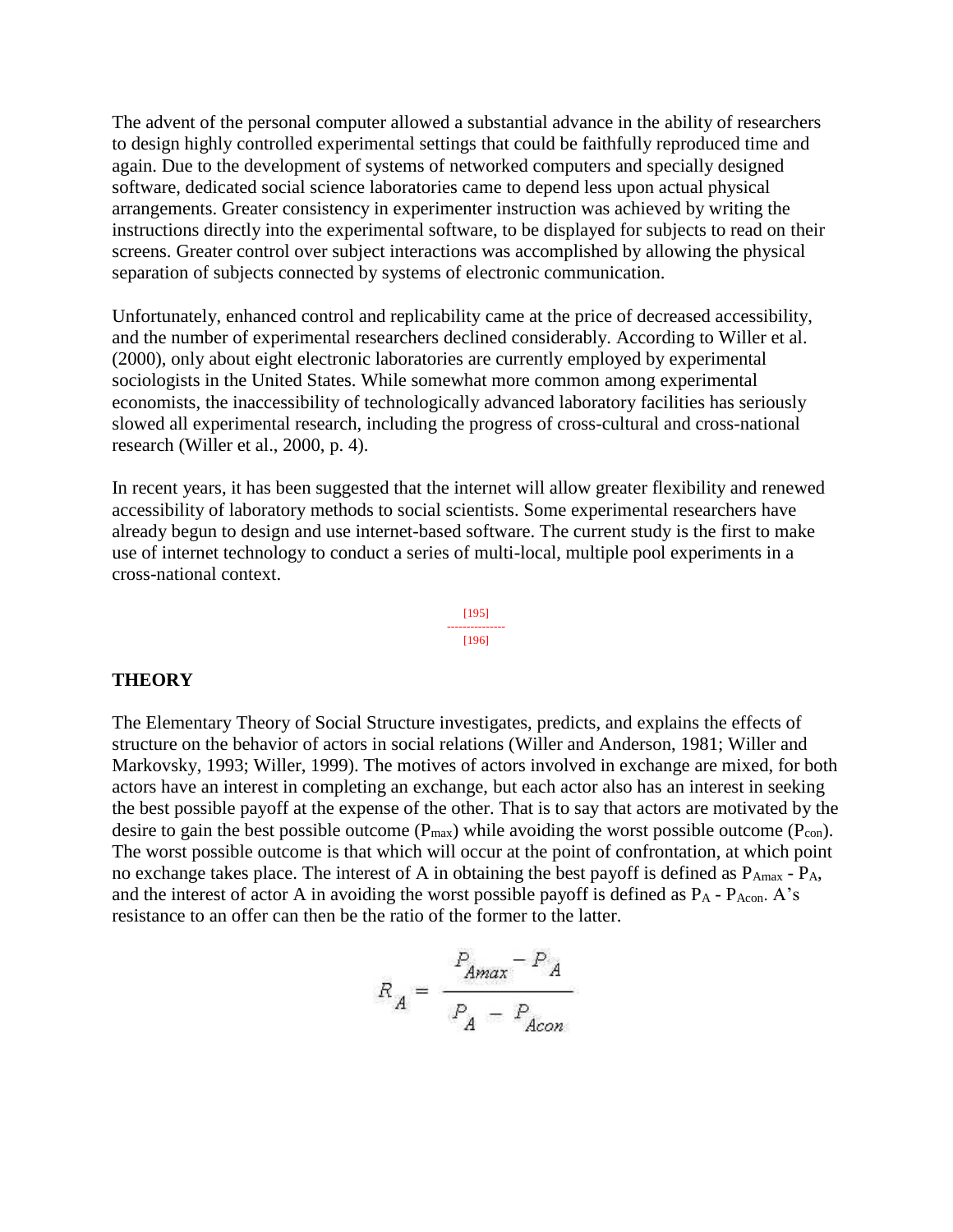According to the second principle of Elementary Theory, actors will reach agreement at the point of *equiresistance* (Markovsky et al., 1993). The theory predicts, therefore, that an agreement between actor *A* and actor *B* will be reached when  $R_A = R_B$ .

Figure 1 shows a dyadic exchange structure in which a profit pool of twenty-four resources – "points" – can be divided by actors A and B. The total number of points exchanged cannot exceed twenty-four, so that each point earned by A represents a point that cannot be earned by B (and *vice versa*). Letting  $P_i$  represent the payoff gained by actor *i*,  $P_A + P_B = 24$ . Because neither actor will agree to a division in which it receives no points, the maximum payoff – the best result possible – for either actor ( $P_{\text{Amax}}$  or  $P_{\text{Bmax}}$ ) equals twenty-three. If no exchange takes place, neither actor gains any resources. A condition of equal power exists when  $P_{\text{con}}$  for both actors is zero.

> [196] --------------- [197]

#### **Figure 1: A Dyadic Resource Pool Structure**



For the dyadic structure shown in Figure 1, resistance predicts that, when actors are undifferentiated, each will receive half – or twelve – of the twenty-four resources.

#### **Structural Contrasts Between the United States and the Netherlands**

The inclusion of American and Dutch subjects in this study was not a frivolous choice. Important contrasts exist between the socioeconomic structures of the two nations. If these differences affect bargaining behavior, such effects should be apparent in the results of the experiments. Rather than seeking to identify deeply ingrained differences between U.S. and Dutch society with regard to negotiation and exchange behavior, it was expected that few differences would be found in exchange outcomes.

Although both the United States and the Netherlands are among the most affluent and technologically advanced Western democratic societies, the highly stratified orientation of the United States can be placed in distinct contrast with the more egalitarian orientation of the Netherlands. While the socioeconomic structures of the United States are maintained in part by cultivating values of individualism and competition, the egalitarianism of the Netherlands requires fostering values of equality and consensus.

ET does not incorporate the variable of social orientation into its model for predicting exchange outcomes, but it claims universality not bound by specifics of any particular empirical setting. Cross-national experimentation is a strategy for evaluating that claim to universality. We therefore do not begin with the hypothesis that U.S. subjects will be more competitive or Dutch subjects more oriented toward consensus. Instead, we expect that there will be no difference between the exchange outcomes of Dutch and American subjects.<sup>3</sup>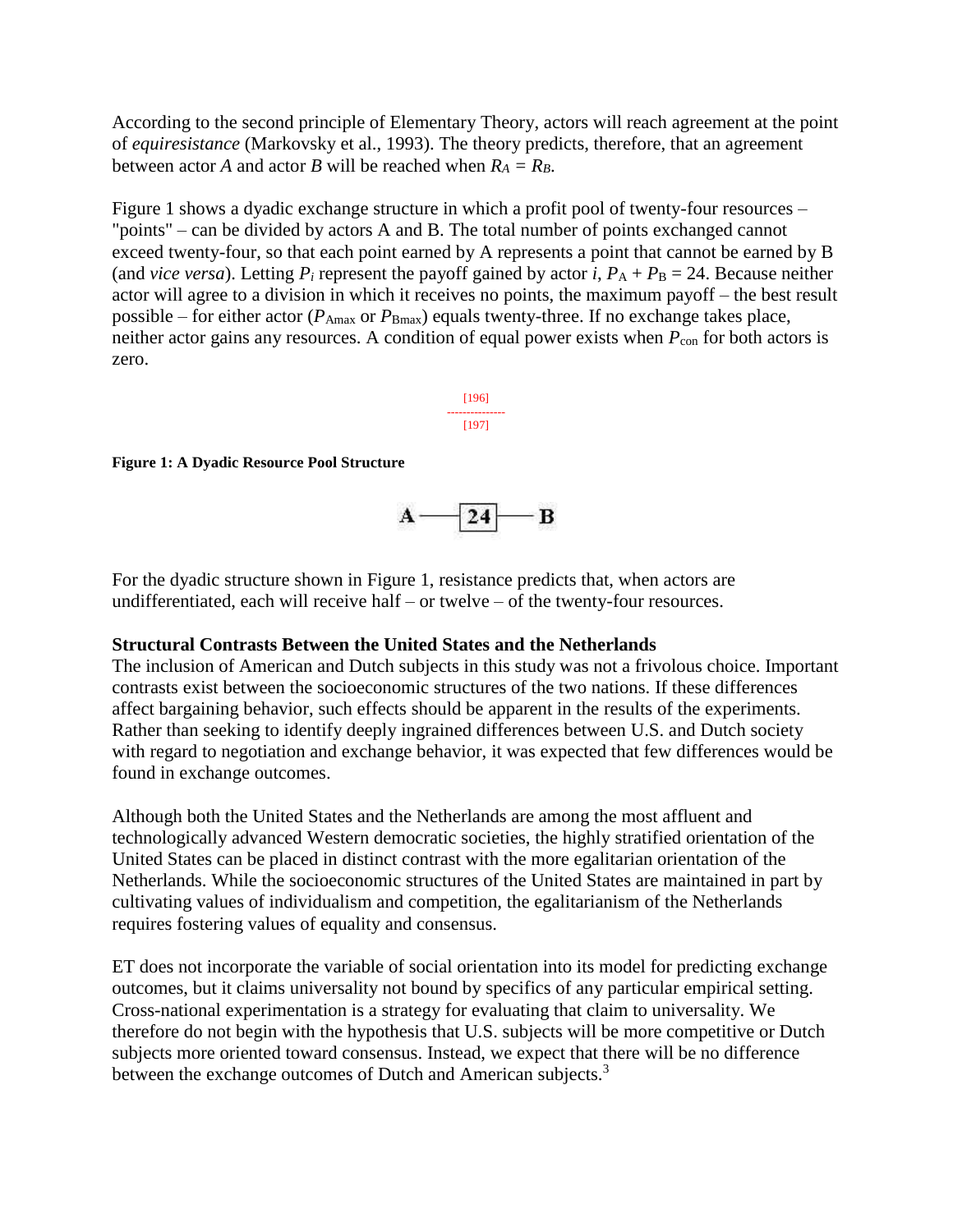### **METHOD**

In the current study, subjects were seated at of computer terminals. U.S. subjects were isolated in separate rooms in a sociology laboratory, while Dutch subjects were placed at four of the fifteen terminals in a multimedia computer classroom. Up to four dyads were run simultaneously during each of five experimental sessions. Each dyad consisted of one U.S. subject and one Dutch subject. All subjects were female undergraduate students.

Prior to the start of the experiment, subjects completed an online tutorial module explaining how to "play the game." Instructions included how the exchange structures would appear on the screen, how to locate her position in the structure, how to read, send, and accept offers, and how to keep track of the amount of time remaining in the experiment. Subjects were made aware that their partners were in the other country.

At the start of each exchange round, instructions appeared on the screen informing subjects that they had to reach agreement with their partners in order to earn any points. Subjects were made aware that they would be paid according to the number of points they earned in the experiment, and that they should therefore try to earn as many points as possible. They were specifically instructed to take nothing else into account.

As discussed by Roth et al. (1991), effective cross-national experimentation requires considerable attention to a number of practical concerns, including the effects of language and currency differences, as well as interpersonal differences among multiple experimenters. In the current study, language differences posed only minor problems. English is in widespread use in the Netherlands, particularly in academic environments. All Dutch subjects were fluent in English, and were aware ahead of time that the experiment would be conducted in English.

Furthermore, experimental tasks were accomplished through a graphical user interface (GUI), requiring subjects to read no textual information, outside of the instructions appearing at the beginning of each round. The tutorial module and experimental instructions were in English for both the U.S. and the Dutch subjects. Dutch subjects took somewhat longer to complete the tutorial than did the U.S. subjects. Completion of the tutorial, however, required that the subject use the system in the correct manner, so it is reasonable to assume that both sets of subjects were equally familiar with the system.

> [198] --------------- [199]

Subjects had been informed in advance that most participants would earn about eight dollars (sixteen to eighteen guilders), but that their actual earnings would depend upon their performance in the experiment. Unlike the difficulties encountered by Willer and Szmatka (1993) in arriving at comparable payments for Polish and U.S. subjects, a single formula was used to calculate earnings for both groups of subjects in this study. Points were worth \$.06 each. Earnings were recorded (in U.S. dollars) by the experimental software and periodically displayed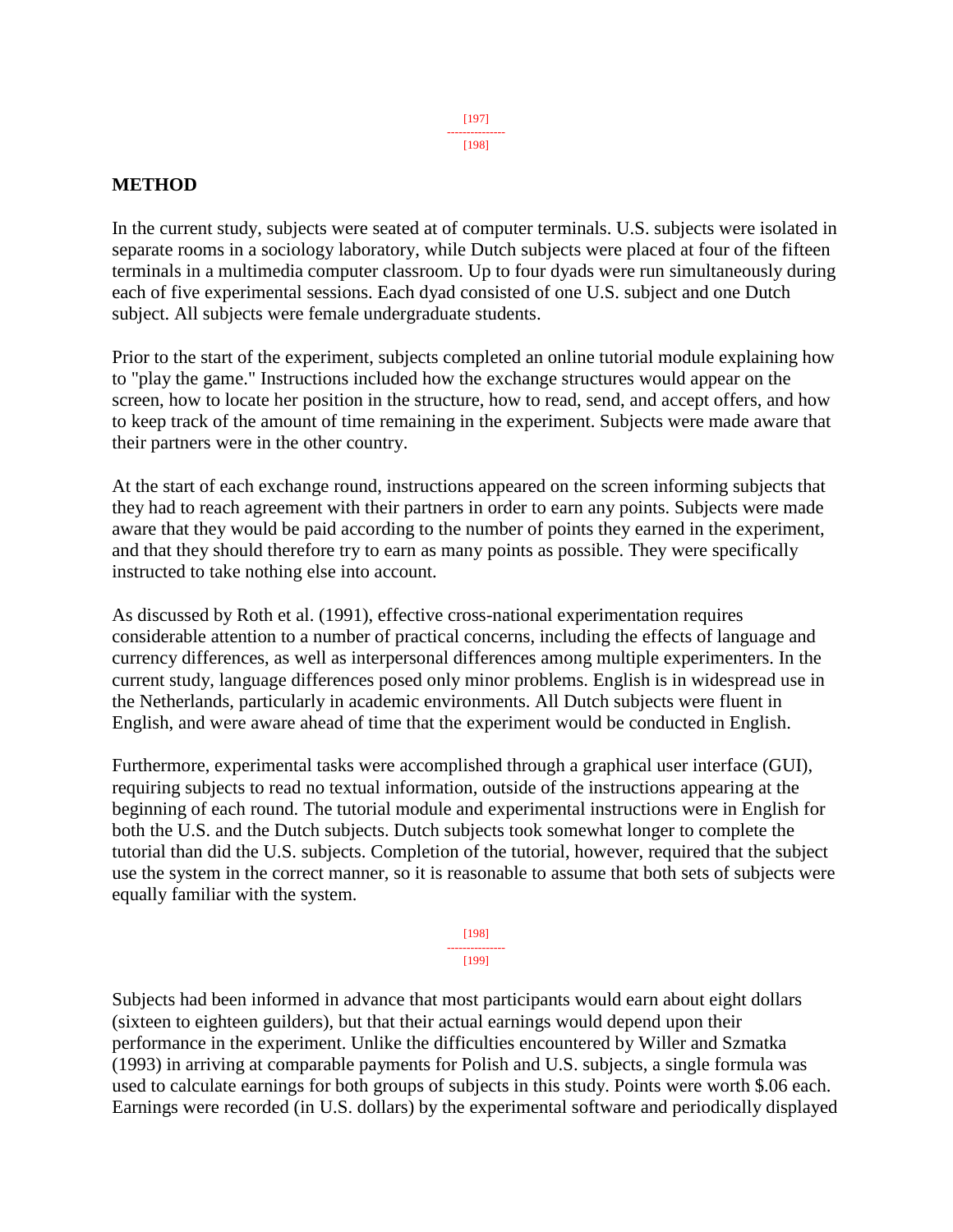on subjects' computer screens. Payments for Dutch subjects were converted to local currency using the exchange rate in effect on the first day of the week in which the experiments took place. All subjects were paid in local currency at the end of the experiment.

Each subject was asked to negotiate the division of twenty-four points with her partner, within the time period allowed for negotiation. If an agreement was reached, each subject earned the agreed-upon number of points. If no agreement was reached before time ran out, neither subject earned any points.

Two experimenters ran the experimental sessions: one in South Carolina and one in Groningen. Both experimenters were American, and had extensive experience conducting experiments with ExNet 2.0. Details of the experimental procedures, including the recruitment of subjects, their assignment to dyads and PC terminals, the timing of sessions, and contingent procedures for absent subjects had been arranged in advance by the two experimenters jointly. During the actual sessions, the experimenters maintained contact through an online real-time messaging service so that they could correct problems, were any to arise.<sup>4</sup>

The most troublesome coordination problem turned out to be the time difference. Because The Netherlands is six hours ahead of the United States, Dutch subjects were scheduled to participate in the early afternoon, while U.S. subjects were scheduled beginning at 7:30 in the morning. Several scheduled sessions were unable to be run, due to the failure of U.S. subjects to arrive at their scheduled times.

> [199] --------------- [200]

#### **RESULTS**

Table 1 provides the average exchange ratios for U.S. and Dutch subjects for each of the twelve experimental sessions. Table 1 shows the mean of exchange ratios for both groups of subjects. The average rates of exchange were very close to the resistance predictions of even 12/12 divisions. On average, U.S. subjects earned 12.41 points per experiment, while Dutch subjects earned 11.58.

Also shown in Table 1 is the percentage of rounds resulting in unequal divisions that were "won" by U.S. or Dutch subjects. Most rounds resulted in an even division of points – neither subject "won" – while a very few resulted in no exchange agreement. Of the rounds resulting in an unequal division of points, 51.5% ended in agreements favoring the U.S. subject and 48.5% were to the advantage of the Dutch subject.

| Table 1: Exchange Outcomes of Cross-National Dyad Experiments |  |  |  |  |
|---------------------------------------------------------------|--|--|--|--|
|                                                               |  |  |  |  |

|        | <b>Rate of Exchange</b> |                       | <b>Percent of Unequal Rounds Won</b> |                       |  |
|--------|-------------------------|-----------------------|--------------------------------------|-----------------------|--|
|        | <b>US Subjects</b>      | <b>Dutch Subjects</b> | <b>US Subjects</b>                   | <b>Dutch Subjects</b> |  |
| Mean   | 12.41                   | 11.58                 | 51.5%                                | 48.5%                 |  |
| Median | 12                      |                       | 50.0%                                | 50.0%                 |  |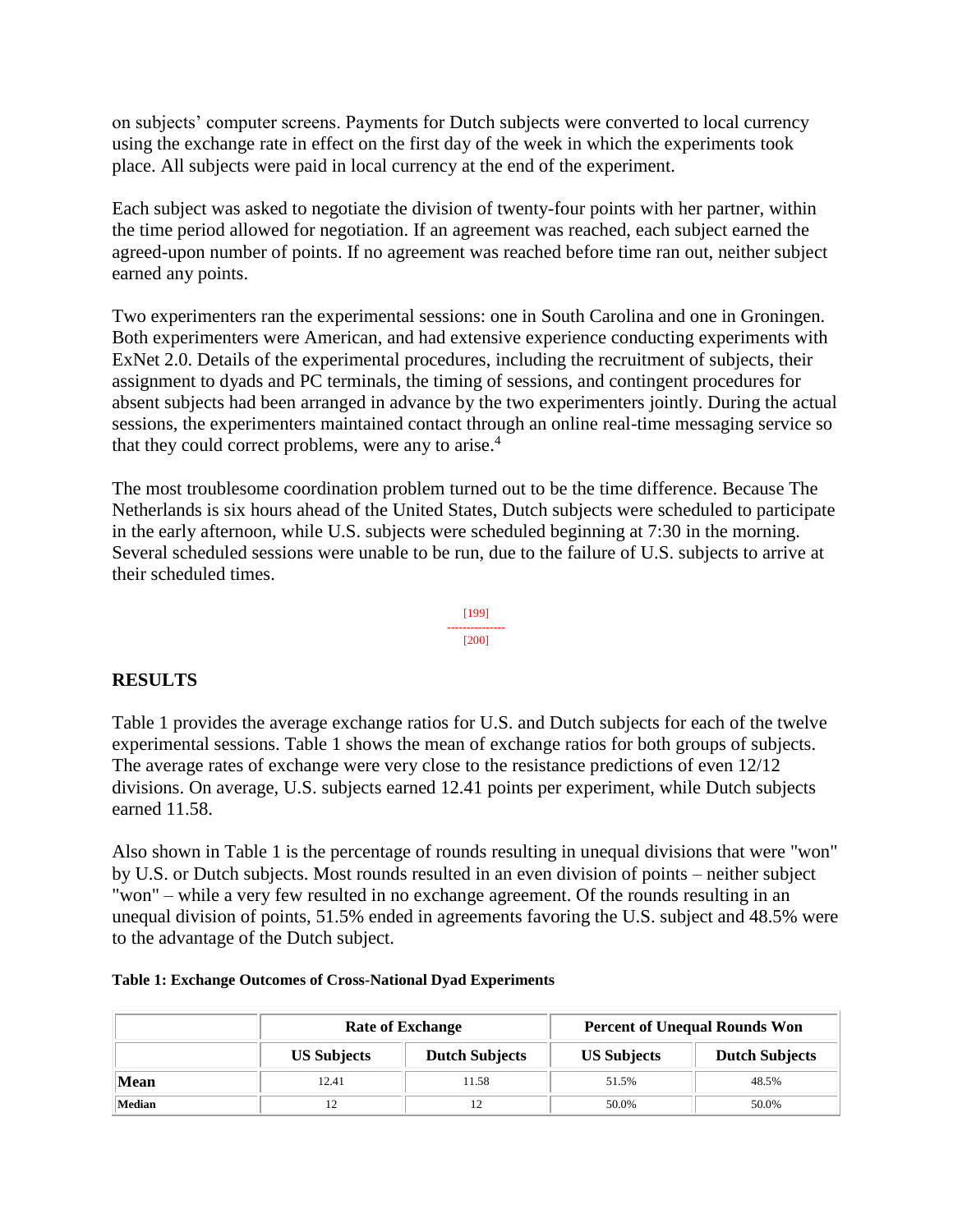| Mode                 |        |        | 50.0%    | 50.0%    |  |  |
|----------------------|--------|--------|----------|----------|--|--|
| N                    |        |        |          |          |  |  |
| $ t$ -value          |        | 1.3041 | 0.141523 |          |  |  |
| $ P(T=1)$ two-tailed | 0.2188 |        |          | 0.890574 |  |  |

As shown in Table 1, there was no significant difference either in the mean earnings of U.S. and Dutch subjects or in the mean number of rounds "won" per experimental session. These results, while far from conclusive, suggest support for the universality of resistance predictions for dyadic exchange – despite clear differences between U.S. and Dutch societies, these differences do not appear to affect the exchange outcomes predicted by the theory.

> [200] --------------- [201]

#### **Differences in Negotiating Style**

Although the outcomes were highly similar for both pools of subjects, differences in the negotiating styles of U.S. and Dutch subjects are apparent upon closer analysis of the results. As shown in Table 2, U.S. subjects were significantly more likely to make the first offer of an uneven division of points benefiting themselves – the first "low offer."

|  | Table 2: Likelihood of Making First Offer and Making First "Low" Offer |  |  |  |  |
|--|------------------------------------------------------------------------|--|--|--|--|
|  |                                                                        |  |  |  |  |

|                       |                    | First "low" offer made by: | First offer made by: |                       |  |
|-----------------------|--------------------|----------------------------|----------------------|-----------------------|--|
|                       | <b>US Subjects</b> | <b>Dutch Subjects</b>      | <b>US Subjects</b>   | <b>Dutch Subjects</b> |  |
| Mean                  | 7.8(65.23%)        | 4.1 (34.77%)               | 6.6(55.67%)          | 5.3 (44.33%)          |  |
|                       |                    |                            |                      |                       |  |
| t-value               |                    | 2.3779                     | 0.8252               |                       |  |
| $P(T \le t)$ two-tail |                    | 0.03                       | 0.42                 |                       |  |

Because the tutorials and instructions were in English, however, it may be that U.S. subjects were "quicker on the draw" than Dutch subjects, who were participating in a language other than the one they use on a daily basis. If this was the case, the tendency of U.S. subjects to make the first "low" offer could be simply the result of a greater tendency to make the first offer at all – but that inference is not supported. There was no significant difference in the likelihood of U.S. subjects to make the first offer of a round and that of Dutch subjects.

## **DISCUSSION**

Due to the small number of experimental sessions of this study, the results presented herein can be used to draw only tentative conclusions regarding the universality of resistance predictions for dyadic exchange structures. Although the results showed some apparently culture-based contrasts in negotiating style, these differences had no impact on the outcome of exchange negotiations. Despite the small number of sessions, however, and even in light of the numerous uncontrolled differences inherent in the novel experimental setting, the experiments produced results that are clearly in line with the predictions of ET. With regard to dyadic exchange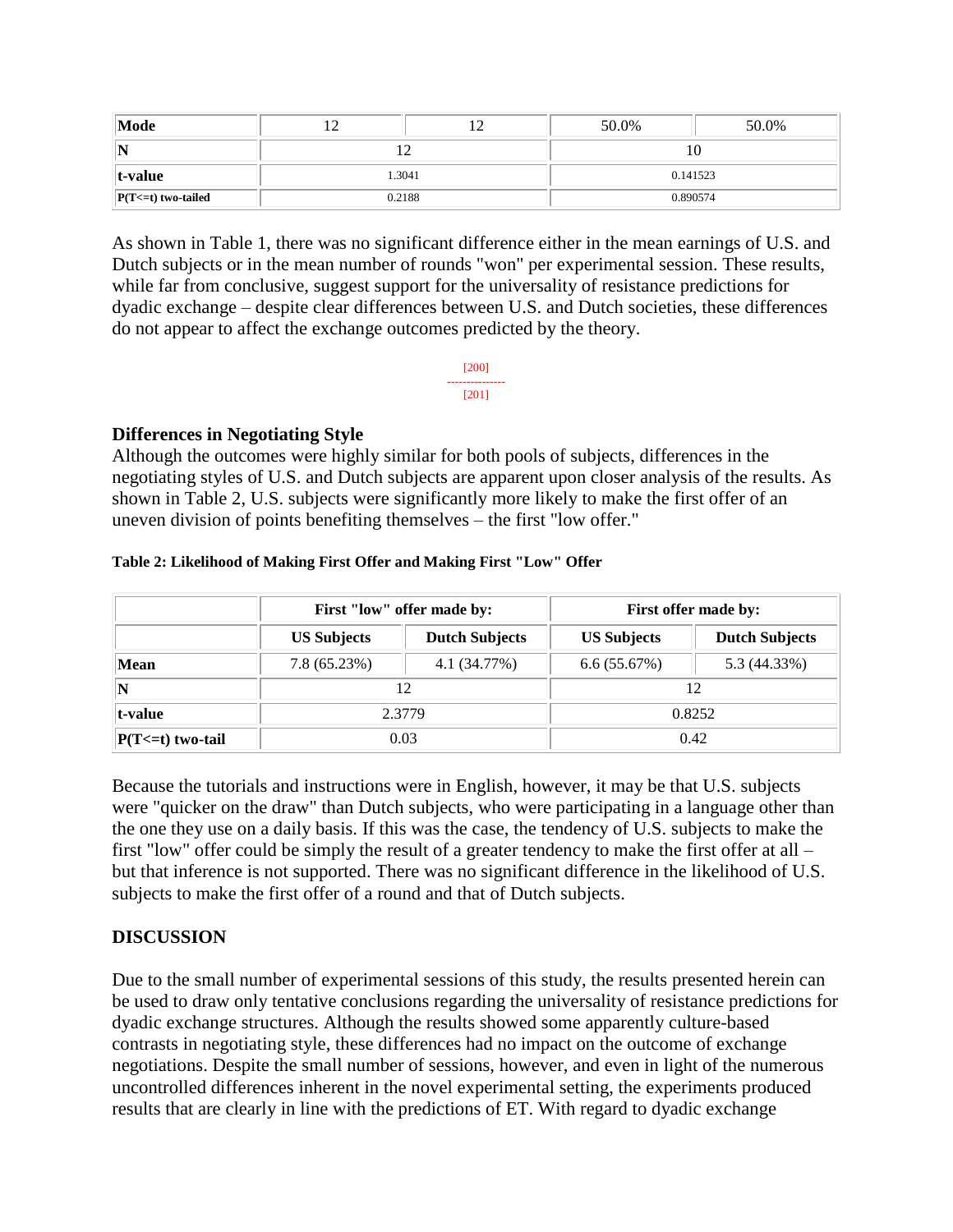structures in full-information settings, this outcome strengthens the theory's claim to universality beyond that of the Willer and Szmatka (1993) United States-Poland cross-national replications.

```
[201]
---------------
   [202]
```
Perhaps the most important result of the current experiments lies outside of any cross-national support of theory. The study itself demonstrates the feasibility of a new format for investigating social behavior in a cross-national context. That advances in internet technology offer the possibility for expanding the range of experimental settings and the populations from which subjects are drawn has been discussed by Willer et al. (2000) and Kollock (1998), among others. Although web-based experimental software has been in use by researchers for several years, it has not been used to extend experimental settings beyond the walls of a single laboratory facility – until now. This study shows that conducting experiments across a number of locations no longer depends upon the development of new technology, because that technology is already in hand. Now cross-national experiments face only fairly straightforward practical challenges of coordination and communication.

The current study also extends the meaning of "cross-national research." Until now, such research has consisted solely of comparisons of results obtained either from multiple studies conducted in multiple locations or of single studies involving a mix of subjects with different nationalities, some of whom are alien to the country in which the research is conducted. By stepping outside the bounds of a single laboratory setting, this study brought into real-time interaction subjects separated by distance, time, and by any number of social, political and economic characteristics of two countries. As more and more experimental software is developed and made accessible through the internet<sup>4</sup>, more and more researchers will be able to transcend the traditional experimental limitations of the academic settings in which theories have traditionally been tested.

## **FOOTNOTES**

**1** This research was supported by a grant from the National Science Foundation to David Willer and Lisa Rutström (IIS-9817518). The author thanks C. Dudley Girard and Casey Borch at the University of South Carolina and Frans N. Stokman and Marcel A. L. M. van Assen at the University of Groningen for technical assistance in conducting the experiments. The author also acknowledges valuable comments and suggestions from David Willer and Lisa Rutström at the University of South Carolina, Martha Foschi at the University of British Columbia, and Martin Dufwenberg at Stockholm University, and from an anonymous reviewer of an earlier draft of this paper.

> [202] --------------- [203]

**2** This discussion of technology and experimentation is based upon materials included in Willer et al. (1999) and Willer et al. (2000).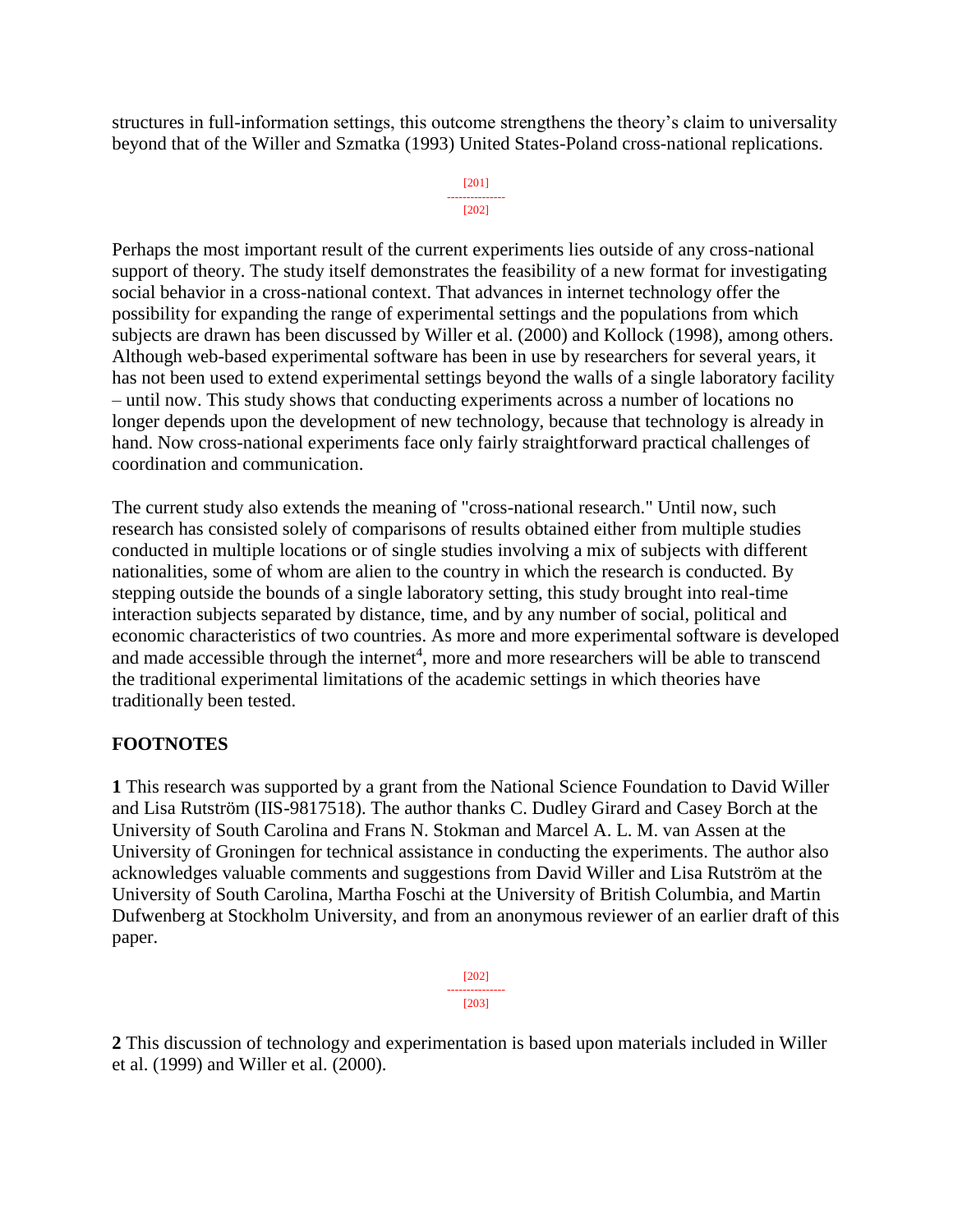**3** Indeed, were such differences to be evident in the results, we would not be able to attribute them to certain values that may or may not be emphasized in one society or the other. Such differences would call for further examination, perhaps later being formally incorporated into the theory.

**4** A web-based library of experimental software and data archiving system for experimental economics and sociology is currently being developed at the University of South Carolina, in conjunction with collaborations in many different locations. A detailed discussion of this project is included Willer et al. (2000). A similar online network for research and researchers is being developed in Europe (T. Burns, Uppsala University, Sweden; personal communication).

## **REFERENCES**

Eckensberger, L., W. Lonner, and Y.H. Poortinga, eds. (1979). *Cross-Cultural Contributions to Psychology.* Lisse: Swets and Zeitlinger.

Foschi, M. (1980). "Theory, experimentation, and cross-cultural comparisons in social psychology." *Canadian Journal of Sociology*. 5:91-103.

Foschi, M. and W.H. Hales. (1979). "The Theoretical Role of Cross-Cultural Comparisons in Experimental Social Psychology." in *Cross-Cultural Contributions to Psychology*, edited by *L.*  Eckensberger, W. Lonner, and Y.H. Poortinga. Lisse: Swets and Zeitlinger.

Kollack, P. (1998). "Social Dilemmas: The Anatomy of Cooperation." *Annual Review of Sociology*. 24:183-215.

Lin, Y.H.W., C.A. Insko and C.L. Rusbault. (1991). "Rational selective exploitation among Americans and Chinese: General similarity, with one surprise." *Journal of Applied Social Psychology*. 21: 1169 – 1207.

> [203] --------------- [204]

Punnett, J. and J. Clemens. (1999). "Cross-National Diversity: Implications for International Expansion." *Journal of World Business*. 34: 128-133.

Roth, A. E., V. Prashnikar, M. Okuno-Fujiwara, and S. Zamir. (1991). "Bargaining and Market Behavior in Jerusalem, Ljubljana, Pittsburgh, and Tokyo: An Experimental Study." *American Economic Review.* 81:1068-1095.

Sell, J. and M. W. Martin. (1983). "An Acultural Perspective on Experimental Social Psychology." *Personality and Social Psychology Bulletin*. 9:345-350.

Szmatka, J., J. Skvoretz, T. Sozanski, and J. Mazur. (1998) "Conflict in Networks." *Sociological Perspectives*. 41: 49-67.